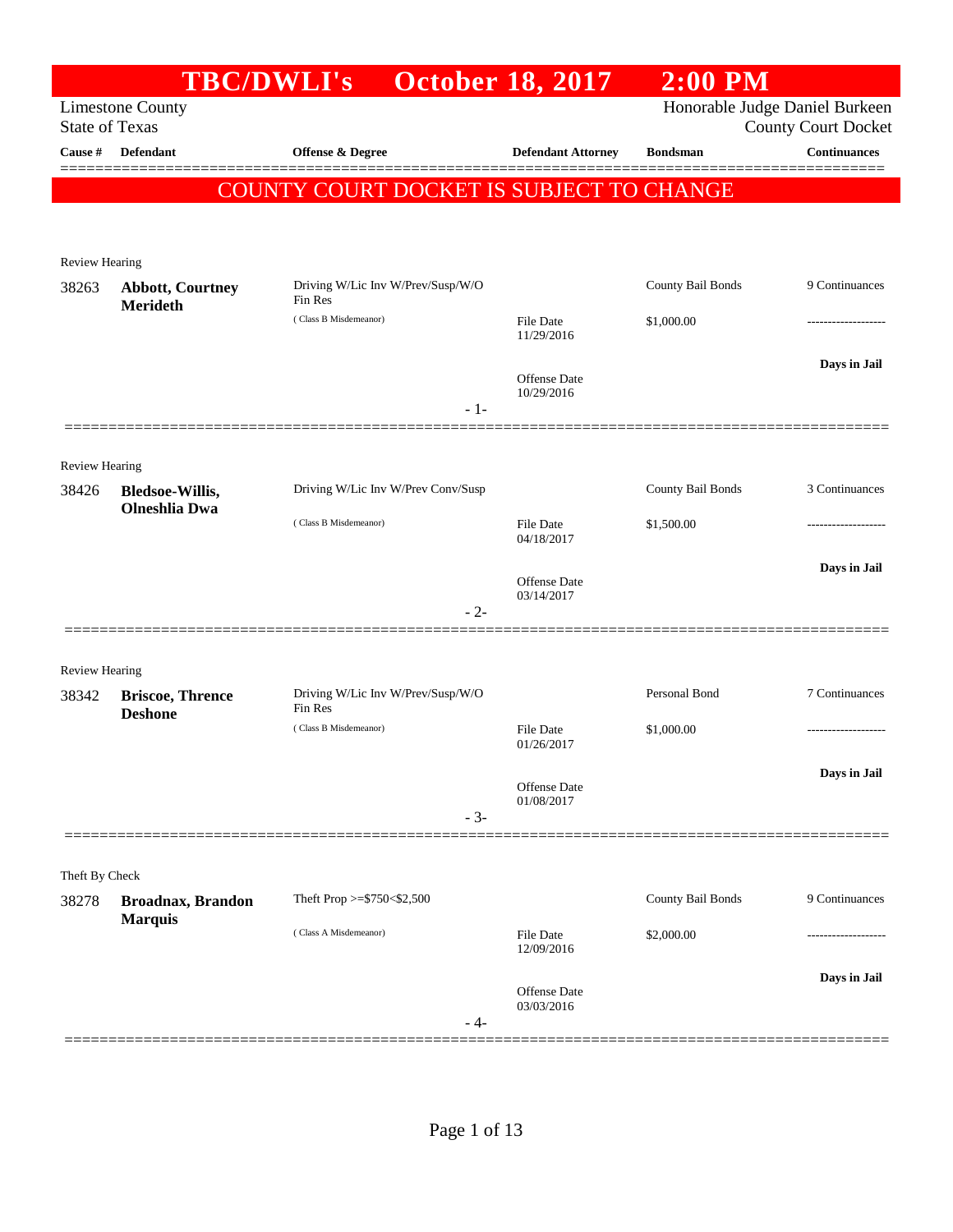|                                | <b>TBC/DWLI's</b>                                |                                                             | <b>October 18, 2017</b>    | $2:00$ PM         |                                                   |
|--------------------------------|--------------------------------------------------|-------------------------------------------------------------|----------------------------|-------------------|---------------------------------------------------|
|                                | <b>Limestone County</b><br><b>State of Texas</b> |                                                             |                            |                   | Honorable Judge Daniel Burkeen                    |
| Cause #                        | Defendant                                        | Offense & Degree                                            | <b>Defendant Attorney</b>  | <b>Bondsman</b>   | <b>County Court Docket</b><br><b>Continuances</b> |
|                                |                                                  |                                                             |                            |                   |                                                   |
|                                |                                                  | COUNTY COURT DOCKET IS SUBJECT TO CHANGE                    |                            |                   |                                                   |
|                                |                                                  |                                                             |                            |                   |                                                   |
| Review Hearing                 |                                                  |                                                             |                            |                   |                                                   |
| 38094                          | <b>Brooks, Dontya</b>                            | Driving While Disqualified/Comm Veh<br><b>W/Prev Convic</b> |                            |                   | 11 Continuances                                   |
|                                | <b>Dashawn</b>                                   | (Class A Misdemeanor)                                       | File Date                  |                   |                                                   |
|                                |                                                  |                                                             | 08/03/2016                 |                   |                                                   |
|                                |                                                  |                                                             | Offense Date               |                   | Days in Jail                                      |
|                                |                                                  | $-5-$                                                       | 12/04/2014                 |                   |                                                   |
|                                |                                                  |                                                             |                            |                   |                                                   |
| Theft By Check                 |                                                  |                                                             |                            |                   |                                                   |
| 34522                          | Castano, Veronica                                | Theft Prop>=\$20<\$500 By Check                             | Reed, Justin               | Reed, Justin      | 7 Continuances                                    |
|                                |                                                  | (Class B Misdemeanor)                                       | File Date<br>08/09/2010    | \$2,000.00        |                                                   |
|                                |                                                  |                                                             |                            |                   | Days in Jail                                      |
|                                |                                                  |                                                             | Offense Date<br>07/15/2008 |                   |                                                   |
|                                |                                                  | $-6-$                                                       |                            |                   |                                                   |
|                                |                                                  |                                                             |                            |                   |                                                   |
| <b>Review Hearing</b><br>38294 |                                                  | Driving W/Lic Inv W/Prev/Susp/W/O                           |                            | Personal Bond     | 6 Continuances                                    |
|                                | Contreras, Julio Cesar                           | Fin Res<br>(Class B Misdemeanor)                            | File Date                  | \$1,000.00        |                                                   |
|                                |                                                  |                                                             | 01/06/2017                 |                   |                                                   |
|                                |                                                  |                                                             | Offense Date               |                   | Days in Jail                                      |
|                                |                                                  | $-7-$                                                       | 11/17/2016                 |                   |                                                   |
|                                |                                                  |                                                             |                            |                   |                                                   |
| Theft By Check                 |                                                  |                                                             |                            |                   |                                                   |
| 38468                          | Contreras, Julio Cesar                           | Theft Prop>=\$20<\$500 By Check                             |                            | County Bail Bonds | 3 Continuances                                    |
|                                |                                                  | (Class B Misdemeanor)                                       | File Date<br>05/08/2017    | \$1,000.00        |                                                   |
|                                |                                                  |                                                             |                            |                   | Days in Jail                                      |
|                                |                                                  |                                                             | Offense Date<br>06/12/2015 |                   |                                                   |
|                                |                                                  | $-8-$                                                       |                            |                   |                                                   |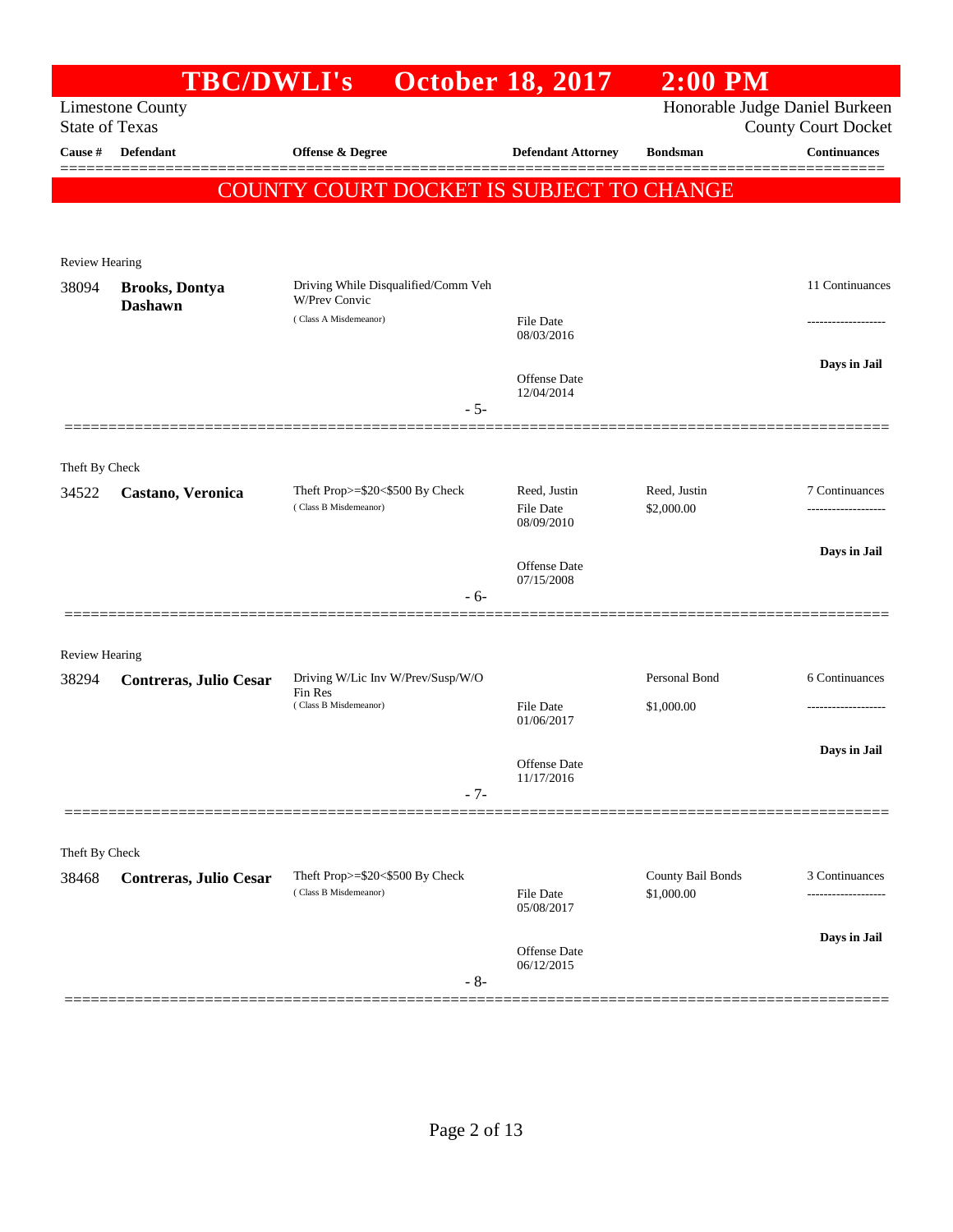|                       | <b>TBC/DWLI's</b>           |                                              | <b>October 18, 2017</b>        | $2:00$ PM         |                                |
|-----------------------|-----------------------------|----------------------------------------------|--------------------------------|-------------------|--------------------------------|
|                       | <b>Limestone County</b>     |                                              |                                |                   | Honorable Judge Daniel Burkeen |
| <b>State of Texas</b> |                             |                                              |                                |                   | <b>County Court Docket</b>     |
| Cause #               | <b>Defendant</b>            | Offense & Degree                             | <b>Defendant Attorney</b>      | <b>Bondsman</b>   | <b>Continuances</b>            |
|                       |                             | COUNTY COURT DOCKET IS SUBJECT TO CHANGE     |                                |                   |                                |
|                       |                             |                                              |                                |                   |                                |
|                       |                             |                                              |                                |                   |                                |
| Review Hearing        |                             |                                              |                                |                   |                                |
| 38162                 | <b>Crundwell, Lex Ryder</b> | Driving W/Lic Inv W/Prev/Susp/W/O<br>Fin Res |                                |                   | 8 Continuances                 |
|                       |                             | (Class B Misdemeanor)                        | File Date<br>09/06/2016        |                   |                                |
|                       |                             |                                              |                                |                   |                                |
|                       |                             |                                              | <b>Offense Date</b>            |                   | Days in Jail                   |
|                       |                             | $-9-$                                        | 07/20/2016                     |                   |                                |
|                       |                             |                                              |                                |                   |                                |
| Theft By Check        |                             |                                              |                                |                   |                                |
| 37939                 | Davis, Brian                | Theft Prop>=\$20<\$500 By Check              |                                | County Bail Bonds | 17 Continuances                |
|                       |                             | (Class B Misdemeanor)                        | <b>File Date</b><br>05/04/2016 | \$1,000.00        |                                |
|                       |                             |                                              |                                |                   |                                |
|                       |                             |                                              | <b>Offense</b> Date            |                   | Days in Jail                   |
|                       |                             | $-10-$                                       | 05/28/2014                     |                   |                                |
|                       |                             |                                              |                                |                   |                                |
| Theft By Check        |                             |                                              |                                |                   |                                |
| 37941                 | <b>Evans, Quincey</b>       | Theft Prop>=\$20<\$500 By Check              |                                | Personal Bond     | 16 Continuances                |
|                       | Charles, Jr.                |                                              |                                |                   |                                |
|                       |                             | (Class B Misdemeanor)                        | File Date<br>05/04/2016        | \$1,000.00        | .                              |
|                       |                             |                                              |                                |                   | Days in Jail                   |
|                       |                             |                                              | Offense Date<br>02/06/2015     |                   |                                |
|                       |                             | $-11-$                                       |                                |                   |                                |
|                       |                             |                                              |                                |                   |                                |
| Theft By Check        |                             |                                              |                                |                   |                                |
| 37787                 | Flores, Israel, III         | Theft Prop>=\$20<\$500 By Check              |                                | County Bail Bonds | 8 Continuances                 |
|                       |                             | (Class B Misdemeanor)                        | File Date<br>01/25/2016        | \$1,000.00        |                                |
|                       |                             |                                              |                                |                   | Days in Jail                   |
|                       |                             |                                              | Offense Date<br>04/19/2014     |                   |                                |
|                       |                             | $-12-$                                       |                                |                   |                                |
|                       |                             |                                              |                                |                   |                                |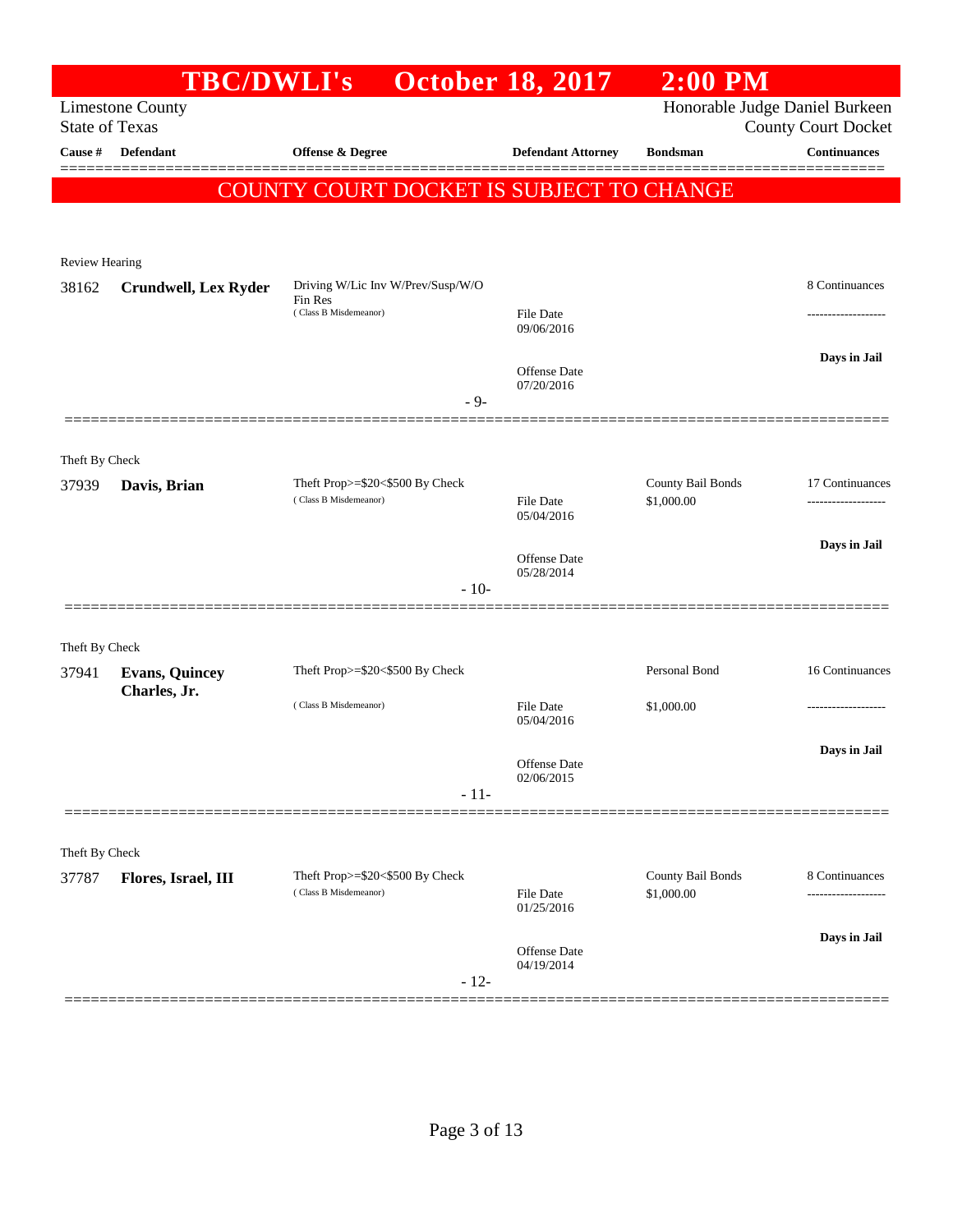|                       |                                     | <b>TBC/DWLI's</b>                                 | <b>October 18, 2017</b>                        | $2:00$ PM                       |                                                              |
|-----------------------|-------------------------------------|---------------------------------------------------|------------------------------------------------|---------------------------------|--------------------------------------------------------------|
| <b>State of Texas</b> | <b>Limestone County</b>             |                                                   |                                                |                                 | Honorable Judge Daniel Burkeen<br><b>County Court Docket</b> |
| Cause #               | <b>Defendant</b>                    | <b>Offense &amp; Degree</b>                       | <b>Defendant Attorney</b>                      | <b>Bondsman</b>                 | <b>Continuances</b>                                          |
|                       |                                     | COUNTY COURT DOCKET IS SUBJECT TO CHANGE          |                                                |                                 |                                                              |
|                       |                                     |                                                   |                                                |                                 |                                                              |
|                       |                                     |                                                   |                                                |                                 |                                                              |
| Theft By Check        |                                     |                                                   |                                                |                                 |                                                              |
| 37877                 | Garcia, Jose                        | Theft Prop >=\$100<\$750<br>(Class B Misdemeanor) | Reed, Benjie<br><b>File Date</b><br>03/31/2016 | Reed, Benjie<br>\$1,000.00      | 15 Continuances<br>------------------                        |
|                       |                                     |                                                   |                                                |                                 | Days in Jail                                                 |
|                       |                                     |                                                   | Offense Date<br>10/01/2015<br>$-13-$           |                                 |                                                              |
|                       |                                     |                                                   |                                                |                                 |                                                              |
| Theft By Check        |                                     |                                                   |                                                |                                 |                                                              |
| 38496                 | Gwin, Karla S.                      | Theft Prop >=\$100<\$750<br>(Class B Misdemeanor) | <b>File Date</b>                               | County Bail Bonds<br>\$1,000.00 | 1 Continuances<br>--------------                             |
|                       |                                     |                                                   | 05/11/2017                                     |                                 |                                                              |
|                       |                                     |                                                   | Offense Date<br>09/27/2016                     |                                 | Days in Jail                                                 |
|                       |                                     |                                                   | $-14-$                                         |                                 |                                                              |
|                       |                                     |                                                   |                                                |                                 |                                                              |
| <b>Status Hearing</b> |                                     |                                                   |                                                |                                 |                                                              |
| 38459                 | Hall, Serderrick<br><b>Danielle</b> | Driving W/Lic Inv W/Prev/Susp/W/O<br>Fin Res      |                                                | County Bail Bonds               | 1 Continuances                                               |
|                       |                                     | (Class B Misdemeanor)                             | <b>File Date</b><br>04/27/2017                 | \$2,000.00                      |                                                              |
|                       |                                     |                                                   |                                                |                                 | Days in Jail                                                 |
|                       |                                     |                                                   | <b>Offense</b> Date<br>02/23/2017              |                                 |                                                              |
|                       |                                     |                                                   | $-15-$                                         |                                 |                                                              |
|                       |                                     |                                                   |                                                |                                 |                                                              |
| <b>Review Hearing</b> |                                     |                                                   |                                                |                                 |                                                              |
| 38125                 | Hawkins, Gary<br><b>Michael</b>     | Driving W/Lic Inv W/Prev/Susp/W/O<br>Fin Res      |                                                | County Bail Bonds               | 10 Continuances                                              |
|                       |                                     | (Class B Misdemeanor)                             | <b>File Date</b><br>08/16/2016                 | \$1,500.00                      |                                                              |
|                       |                                     |                                                   |                                                |                                 | Days in Jail                                                 |
|                       |                                     |                                                   | Offense Date<br>04/17/2016<br>$-16-$           |                                 |                                                              |
|                       |                                     |                                                   |                                                |                                 |                                                              |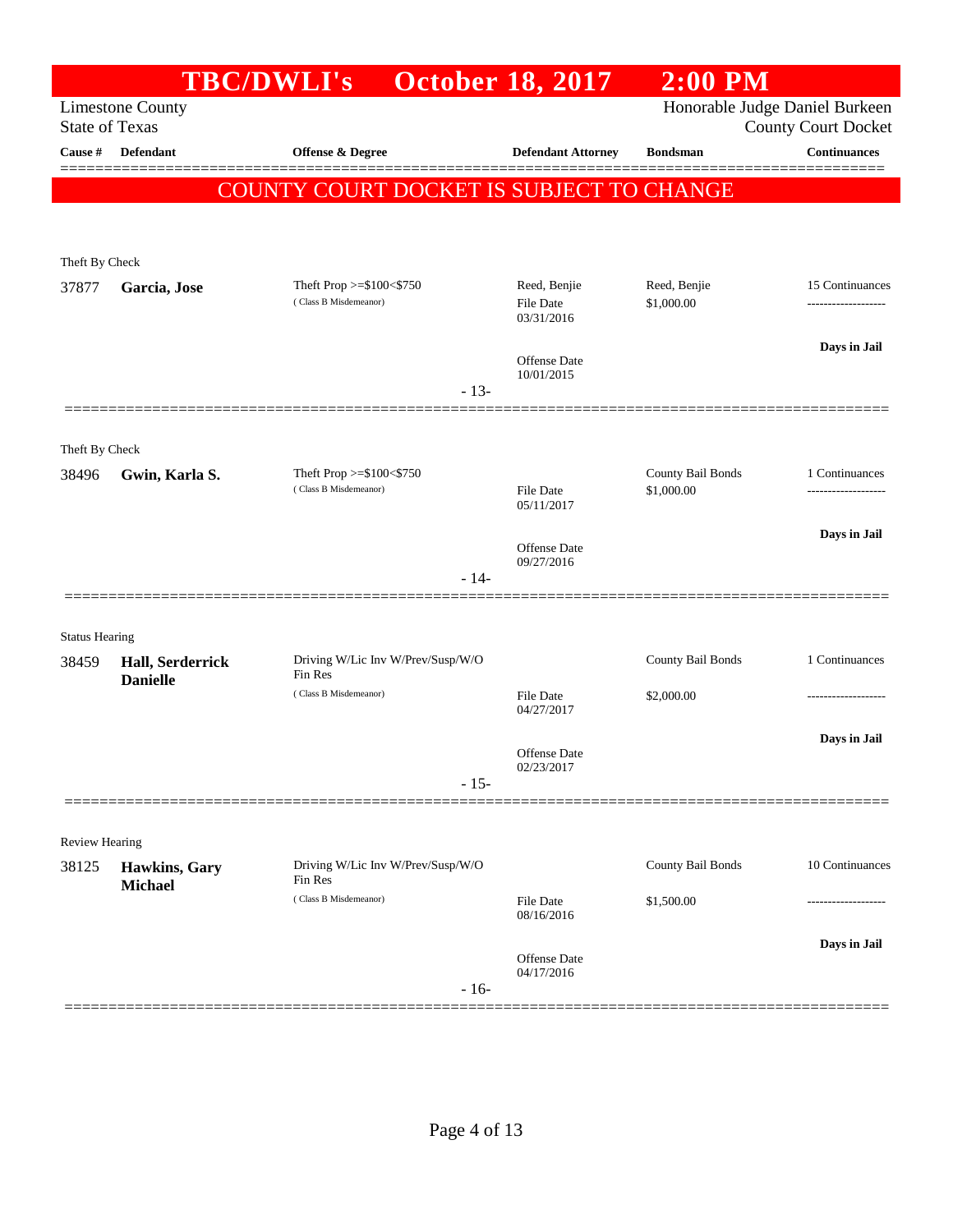|                                  | <b>TBC/DWLI's</b>           |                                                          | <b>October 18, 2017</b>           | $2:00$ PM                      |                                                   |
|----------------------------------|-----------------------------|----------------------------------------------------------|-----------------------------------|--------------------------------|---------------------------------------------------|
|                                  | <b>Limestone County</b>     |                                                          |                                   | Honorable Judge Daniel Burkeen |                                                   |
| <b>State of Texas</b><br>Cause # | <b>Defendant</b>            | <b>Offense &amp; Degree</b>                              | <b>Defendant Attorney</b>         | <b>Bondsman</b>                | <b>County Court Docket</b><br><b>Continuances</b> |
|                                  |                             |                                                          |                                   |                                | --------                                          |
|                                  |                             | COUNTY COURT DOCKET IS SUBJECT TO CHANGE                 |                                   |                                |                                                   |
|                                  |                             |                                                          |                                   |                                |                                                   |
| <b>Review Hearing</b>            |                             |                                                          |                                   |                                |                                                   |
| 36871                            | <b>Jackson, Brent Wayne</b> | Driving W/Lic Inv W/Prev/Susp/W/O                        |                                   | County Bail Bonds              | 12 Continuances                                   |
|                                  |                             | Fin Res<br>(Class B Misdemeanor)                         | File Date                         | \$3,000.00                     |                                                   |
|                                  |                             |                                                          | 03/13/2014                        |                                |                                                   |
|                                  |                             |                                                          | <b>Offense Date</b>               |                                | Days in Jail                                      |
|                                  |                             | $-17-$                                                   | 02/06/2014                        |                                |                                                   |
|                                  |                             |                                                          |                                   |                                |                                                   |
|                                  |                             |                                                          |                                   |                                |                                                   |
| Theft By Check<br>37995          | King, Virginia              | Theft Prop>=\$20<\$500 By Check                          |                                   | Personal Bond                  | 4 Continuances                                    |
|                                  |                             | (Class B Misdemeanor)                                    | File Date                         | \$1,000.00                     | -------------------                               |
|                                  |                             |                                                          | 05/23/2016                        |                                |                                                   |
|                                  |                             |                                                          | <b>Offense Date</b>               |                                | Days in Jail                                      |
|                                  |                             | $-18-$                                                   | 01/14/2015                        |                                |                                                   |
|                                  |                             |                                                          |                                   |                                |                                                   |
| Theft By Check                   |                             |                                                          |                                   |                                |                                                   |
| 36663                            | Latham, Jimmie              | Theft Prop>=\$20<\$500 By Check                          |                                   | Personal Bond                  | 8 Continuances                                    |
|                                  |                             | (Class B Misdemeanor)                                    | <b>File Date</b><br>10/29/2013    | \$1,000.00                     |                                                   |
|                                  |                             |                                                          |                                   |                                | Days in Jail                                      |
|                                  |                             |                                                          | <b>Offense Date</b><br>05/23/2012 |                                |                                                   |
|                                  |                             | $-19-$                                                   |                                   |                                |                                                   |
|                                  |                             |                                                          |                                   |                                |                                                   |
| Theft By Check                   |                             |                                                          |                                   |                                |                                                   |
| 34725                            | Lauderdale, William         | Theft Prop>=\$20<\$500 By Check<br>(Class B Misdemeanor) | File Date                         | Bail America<br>\$2,000.00     | 0 Continuances                                    |
|                                  |                             |                                                          | 08/27/2010                        |                                |                                                   |
|                                  |                             |                                                          | Offense Date                      |                                | Days in Jail                                      |
|                                  |                             |                                                          | 04/08/2009                        |                                |                                                   |
|                                  |                             | $-20-$                                                   |                                   |                                |                                                   |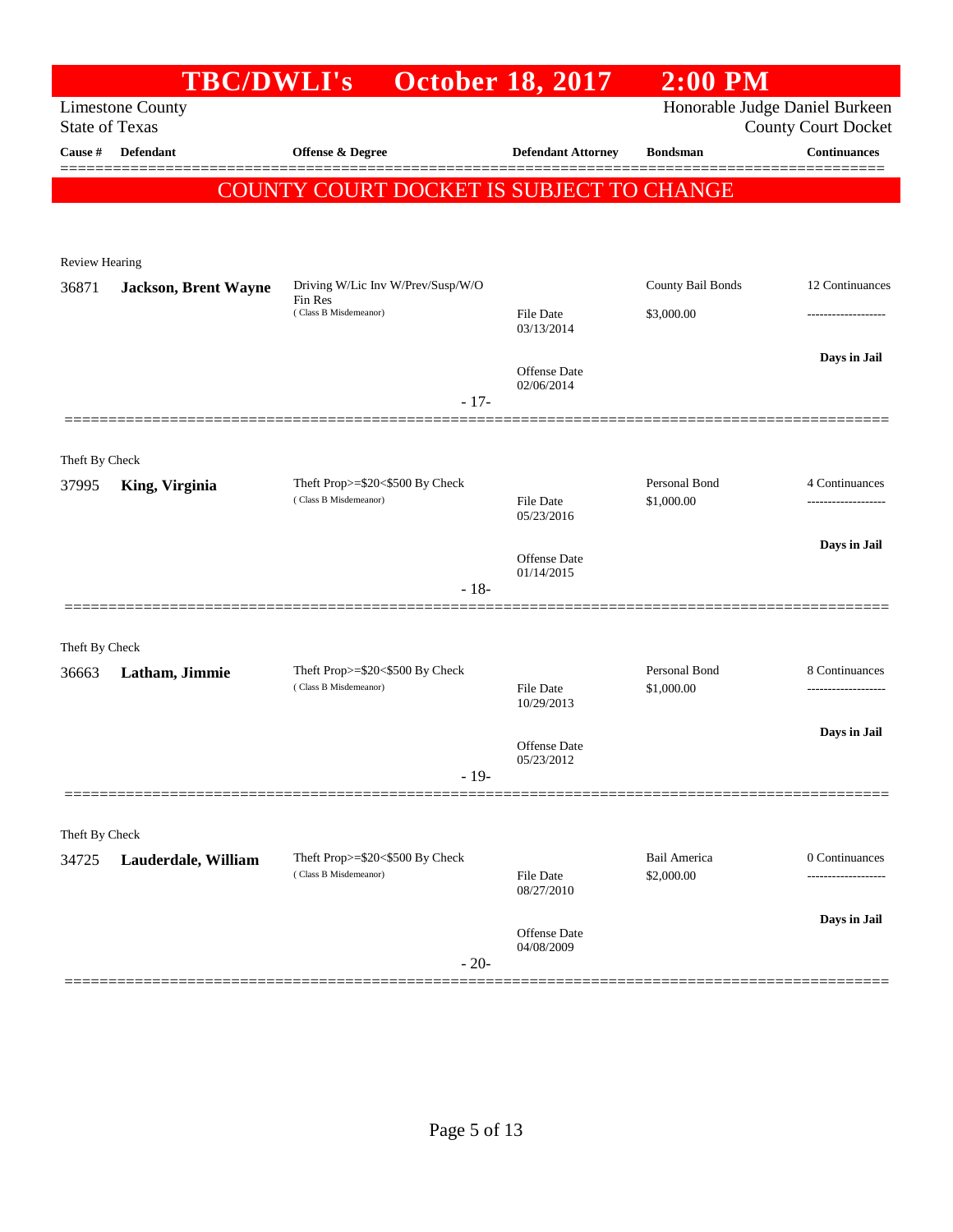|                       | <b>TBC/DWLI's</b>          |                                              | <b>October 18, 2017</b>           | $2:00$ PM         |                                |
|-----------------------|----------------------------|----------------------------------------------|-----------------------------------|-------------------|--------------------------------|
|                       | <b>Limestone County</b>    |                                              |                                   |                   | Honorable Judge Daniel Burkeen |
| <b>State of Texas</b> |                            |                                              |                                   |                   | <b>County Court Docket</b>     |
| Cause #               | Defendant                  | Offense & Degree                             | <b>Defendant Attorney</b>         | <b>Bondsman</b>   | <b>Continuances</b>            |
|                       |                            | COUNTY COURT DOCKET IS SUBJECT TO CHANGE     |                                   |                   |                                |
|                       |                            |                                              |                                   |                   |                                |
|                       |                            |                                              |                                   |                   |                                |
| <b>Status Hearing</b> |                            |                                              |                                   |                   |                                |
| 38284                 | <b>Mack, Eric Labreece</b> | Driving W/Lic Inv W/Prev/Susp/W/O<br>Fin Res |                                   | County Bail Bonds | 8 Continuances                 |
|                       |                            | (Class B Misdemeanor)                        | File Date<br>12/19/2016           | \$1,000.00        |                                |
|                       |                            |                                              |                                   |                   | Days in Jail                   |
|                       |                            |                                              | Offense Date<br>11/03/2016        |                   |                                |
|                       |                            | $-21-$                                       |                                   |                   |                                |
|                       |                            |                                              |                                   |                   |                                |
| Theft By Check        |                            |                                              |                                   |                   |                                |
| 38155                 | <b>Mansel, Sandy Kay</b>   | Theft Prop>=\$20<\$500 By Check              |                                   | County Bail Bonds | 4 Continuances                 |
|                       |                            | (Class B Misdemeanor)                        | File Date<br>08/26/2016           | \$1,000.00        | ------------------             |
|                       |                            |                                              |                                   |                   | Days in Jail                   |
|                       |                            |                                              | <b>Offense</b> Date<br>07/16/2015 |                   |                                |
|                       |                            | $-22-$                                       |                                   |                   |                                |
|                       |                            |                                              |                                   |                   |                                |
| <b>Status Hearing</b> |                            |                                              |                                   |                   |                                |
| 38359                 | <b>McMahon</b> , Stanley   | Driving W/Lic Inv W/Prev/Susp/W/O<br>Fin Res |                                   | Personal Bond     | 6 Continuances                 |
|                       | Ray                        | (Class B Misdemeanor)                        | File Date                         | \$1,000.00        |                                |
|                       |                            |                                              | 01/26/2017                        |                   |                                |
|                       |                            |                                              | Offense Date                      |                   | Days in Jail                   |
|                       |                            | $-23-$                                       | 11/18/2016                        |                   |                                |
|                       |                            |                                              |                                   |                   |                                |
| <b>Review Hearing</b> |                            |                                              |                                   |                   |                                |
| 38223                 | Morris-Dominguez,          | Driving W/Lic Inv W/Prev/Susp/W/O            |                                   | County Bail Bonds | 8 Continuances                 |
|                       | <b>Mario D</b>             | Fin Res                                      |                                   |                   |                                |
|                       |                            | (Class B Misdemeanor)                        | File Date<br>11/04/2016           | \$1,500.00        |                                |
|                       |                            |                                              |                                   |                   | Days in Jail                   |
|                       |                            |                                              | Offense Date<br>10/03/2016        |                   |                                |
|                       |                            | $-24-$                                       |                                   |                   |                                |
|                       |                            |                                              |                                   |                   |                                |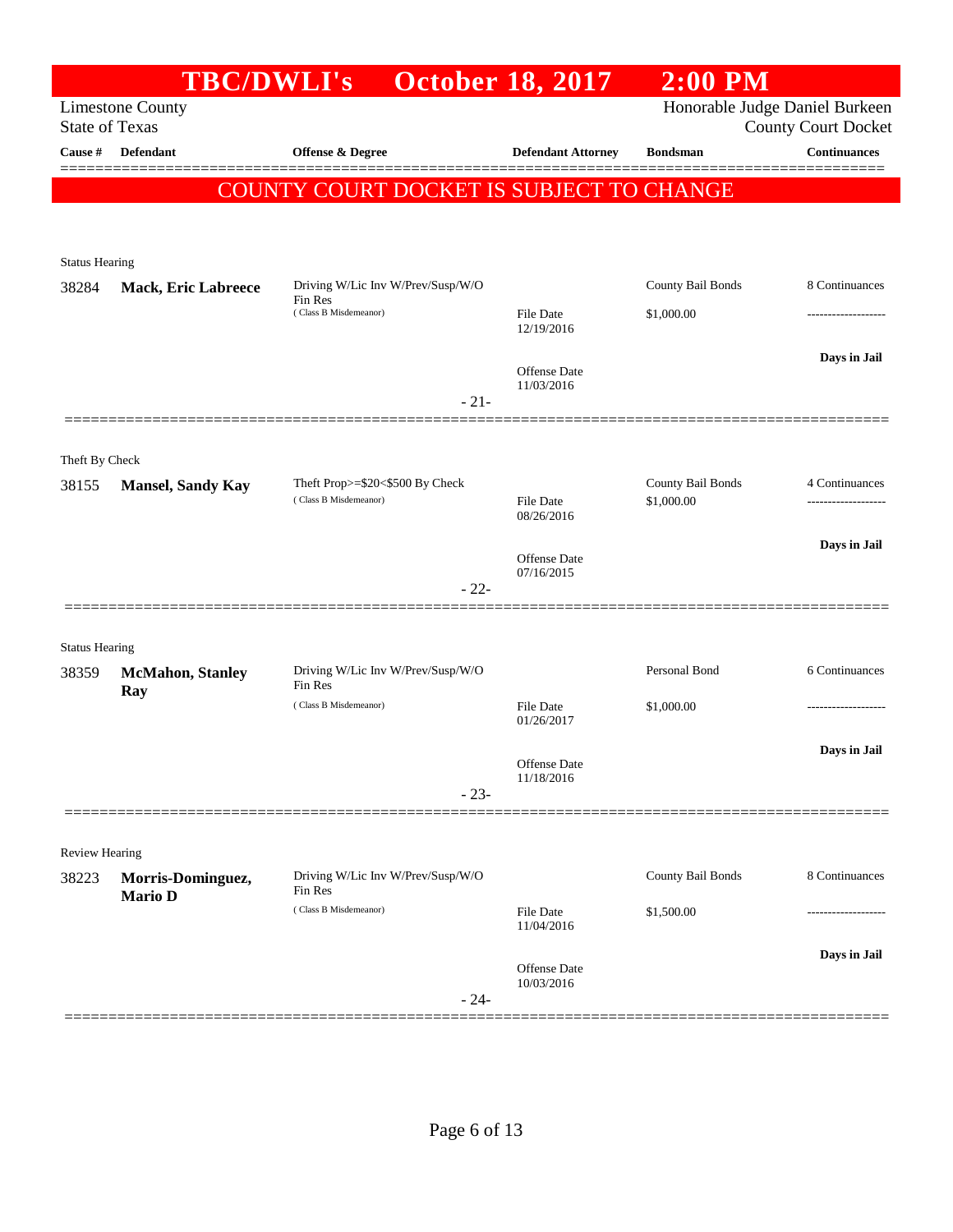| Honorable Judge Daniel Burkeen<br><b>Limestone County</b><br><b>State of Texas</b><br><b>County Court Docket</b><br>Continuances<br>Cause #<br><b>Defendant</b><br><b>Offense &amp; Degree</b><br><b>Defendant Attorney</b><br><b>Bondsman</b><br>COUNTY COURT DOCKET IS SUBJECT TO CHANGE<br>Theft By Check<br>Theft Prop>=\$20<\$500 By Check<br>Reed Bonding Company<br>0 Continuances<br>34553<br>Musick, Carla<br>(Class B Misdemeanor)<br>\$1,000.00<br>File Date<br><br>08/10/2010<br>Days in Jail<br>Offense Date<br>09/16/2009<br>$-25-$<br><b>Status Hearing</b><br>Freebird Bail Bonds<br>Driving W/Lic Inv W/Prev/Susp/W/O<br>6 Continuances<br>38433<br>Nutt, Linda Gail<br>Fin Res<br>(Class B Misdemeanor)<br><b>File Date</b><br>\$1,500.00<br>-----------------<br>04/20/2017<br>Days in Jail<br>Offense Date<br>03/13/2017<br>$-26-$<br><b>Status Hearing</b><br>Personal Bond<br>Driving W/Lic Inv W/Prev/Susp/W/O<br>1 Continuances<br>38605<br><b>Owens, Tara Leigh</b><br>Fin Res<br>(Class B Misdemeanor)<br><b>File Date</b><br>\$2,000.00<br>------------------<br>08/21/2017<br><b>13 Days in Jail</b><br>Offense Date<br>04/20/2017<br>$-27-$<br><b>Status Hearing</b><br>Poss Marij <2oz<br>Reed, Justin<br>Reed, Justin<br>2 Continuances<br><b>Peoples, Quinton Dion</b><br>38043<br>(Class B Misdemeanor)<br>File Date<br>\$1,500.00<br>06/14/2016<br>Days in Jail<br>Offense Date<br>05/16/2016<br>$-28-$ | <b>TBC/DWLI's</b> | <b>October 18, 2017</b> | $2:00$ PM |  |
|-------------------------------------------------------------------------------------------------------------------------------------------------------------------------------------------------------------------------------------------------------------------------------------------------------------------------------------------------------------------------------------------------------------------------------------------------------------------------------------------------------------------------------------------------------------------------------------------------------------------------------------------------------------------------------------------------------------------------------------------------------------------------------------------------------------------------------------------------------------------------------------------------------------------------------------------------------------------------------------------------------------------------------------------------------------------------------------------------------------------------------------------------------------------------------------------------------------------------------------------------------------------------------------------------------------------------------------------------------------------------------------------------------------------------------------------|-------------------|-------------------------|-----------|--|
|                                                                                                                                                                                                                                                                                                                                                                                                                                                                                                                                                                                                                                                                                                                                                                                                                                                                                                                                                                                                                                                                                                                                                                                                                                                                                                                                                                                                                                           |                   |                         |           |  |
|                                                                                                                                                                                                                                                                                                                                                                                                                                                                                                                                                                                                                                                                                                                                                                                                                                                                                                                                                                                                                                                                                                                                                                                                                                                                                                                                                                                                                                           |                   |                         |           |  |
|                                                                                                                                                                                                                                                                                                                                                                                                                                                                                                                                                                                                                                                                                                                                                                                                                                                                                                                                                                                                                                                                                                                                                                                                                                                                                                                                                                                                                                           |                   |                         |           |  |
|                                                                                                                                                                                                                                                                                                                                                                                                                                                                                                                                                                                                                                                                                                                                                                                                                                                                                                                                                                                                                                                                                                                                                                                                                                                                                                                                                                                                                                           |                   |                         |           |  |
|                                                                                                                                                                                                                                                                                                                                                                                                                                                                                                                                                                                                                                                                                                                                                                                                                                                                                                                                                                                                                                                                                                                                                                                                                                                                                                                                                                                                                                           |                   |                         |           |  |
|                                                                                                                                                                                                                                                                                                                                                                                                                                                                                                                                                                                                                                                                                                                                                                                                                                                                                                                                                                                                                                                                                                                                                                                                                                                                                                                                                                                                                                           |                   |                         |           |  |
|                                                                                                                                                                                                                                                                                                                                                                                                                                                                                                                                                                                                                                                                                                                                                                                                                                                                                                                                                                                                                                                                                                                                                                                                                                                                                                                                                                                                                                           |                   |                         |           |  |
|                                                                                                                                                                                                                                                                                                                                                                                                                                                                                                                                                                                                                                                                                                                                                                                                                                                                                                                                                                                                                                                                                                                                                                                                                                                                                                                                                                                                                                           |                   |                         |           |  |
|                                                                                                                                                                                                                                                                                                                                                                                                                                                                                                                                                                                                                                                                                                                                                                                                                                                                                                                                                                                                                                                                                                                                                                                                                                                                                                                                                                                                                                           |                   |                         |           |  |
|                                                                                                                                                                                                                                                                                                                                                                                                                                                                                                                                                                                                                                                                                                                                                                                                                                                                                                                                                                                                                                                                                                                                                                                                                                                                                                                                                                                                                                           |                   |                         |           |  |
|                                                                                                                                                                                                                                                                                                                                                                                                                                                                                                                                                                                                                                                                                                                                                                                                                                                                                                                                                                                                                                                                                                                                                                                                                                                                                                                                                                                                                                           |                   |                         |           |  |
|                                                                                                                                                                                                                                                                                                                                                                                                                                                                                                                                                                                                                                                                                                                                                                                                                                                                                                                                                                                                                                                                                                                                                                                                                                                                                                                                                                                                                                           |                   |                         |           |  |
|                                                                                                                                                                                                                                                                                                                                                                                                                                                                                                                                                                                                                                                                                                                                                                                                                                                                                                                                                                                                                                                                                                                                                                                                                                                                                                                                                                                                                                           |                   |                         |           |  |
|                                                                                                                                                                                                                                                                                                                                                                                                                                                                                                                                                                                                                                                                                                                                                                                                                                                                                                                                                                                                                                                                                                                                                                                                                                                                                                                                                                                                                                           |                   |                         |           |  |
|                                                                                                                                                                                                                                                                                                                                                                                                                                                                                                                                                                                                                                                                                                                                                                                                                                                                                                                                                                                                                                                                                                                                                                                                                                                                                                                                                                                                                                           |                   |                         |           |  |
|                                                                                                                                                                                                                                                                                                                                                                                                                                                                                                                                                                                                                                                                                                                                                                                                                                                                                                                                                                                                                                                                                                                                                                                                                                                                                                                                                                                                                                           |                   |                         |           |  |
|                                                                                                                                                                                                                                                                                                                                                                                                                                                                                                                                                                                                                                                                                                                                                                                                                                                                                                                                                                                                                                                                                                                                                                                                                                                                                                                                                                                                                                           |                   |                         |           |  |
|                                                                                                                                                                                                                                                                                                                                                                                                                                                                                                                                                                                                                                                                                                                                                                                                                                                                                                                                                                                                                                                                                                                                                                                                                                                                                                                                                                                                                                           |                   |                         |           |  |
|                                                                                                                                                                                                                                                                                                                                                                                                                                                                                                                                                                                                                                                                                                                                                                                                                                                                                                                                                                                                                                                                                                                                                                                                                                                                                                                                                                                                                                           |                   |                         |           |  |
|                                                                                                                                                                                                                                                                                                                                                                                                                                                                                                                                                                                                                                                                                                                                                                                                                                                                                                                                                                                                                                                                                                                                                                                                                                                                                                                                                                                                                                           |                   |                         |           |  |
|                                                                                                                                                                                                                                                                                                                                                                                                                                                                                                                                                                                                                                                                                                                                                                                                                                                                                                                                                                                                                                                                                                                                                                                                                                                                                                                                                                                                                                           |                   |                         |           |  |
|                                                                                                                                                                                                                                                                                                                                                                                                                                                                                                                                                                                                                                                                                                                                                                                                                                                                                                                                                                                                                                                                                                                                                                                                                                                                                                                                                                                                                                           |                   |                         |           |  |
|                                                                                                                                                                                                                                                                                                                                                                                                                                                                                                                                                                                                                                                                                                                                                                                                                                                                                                                                                                                                                                                                                                                                                                                                                                                                                                                                                                                                                                           |                   |                         |           |  |
|                                                                                                                                                                                                                                                                                                                                                                                                                                                                                                                                                                                                                                                                                                                                                                                                                                                                                                                                                                                                                                                                                                                                                                                                                                                                                                                                                                                                                                           |                   |                         |           |  |
|                                                                                                                                                                                                                                                                                                                                                                                                                                                                                                                                                                                                                                                                                                                                                                                                                                                                                                                                                                                                                                                                                                                                                                                                                                                                                                                                                                                                                                           |                   |                         |           |  |
|                                                                                                                                                                                                                                                                                                                                                                                                                                                                                                                                                                                                                                                                                                                                                                                                                                                                                                                                                                                                                                                                                                                                                                                                                                                                                                                                                                                                                                           |                   |                         |           |  |
|                                                                                                                                                                                                                                                                                                                                                                                                                                                                                                                                                                                                                                                                                                                                                                                                                                                                                                                                                                                                                                                                                                                                                                                                                                                                                                                                                                                                                                           |                   |                         |           |  |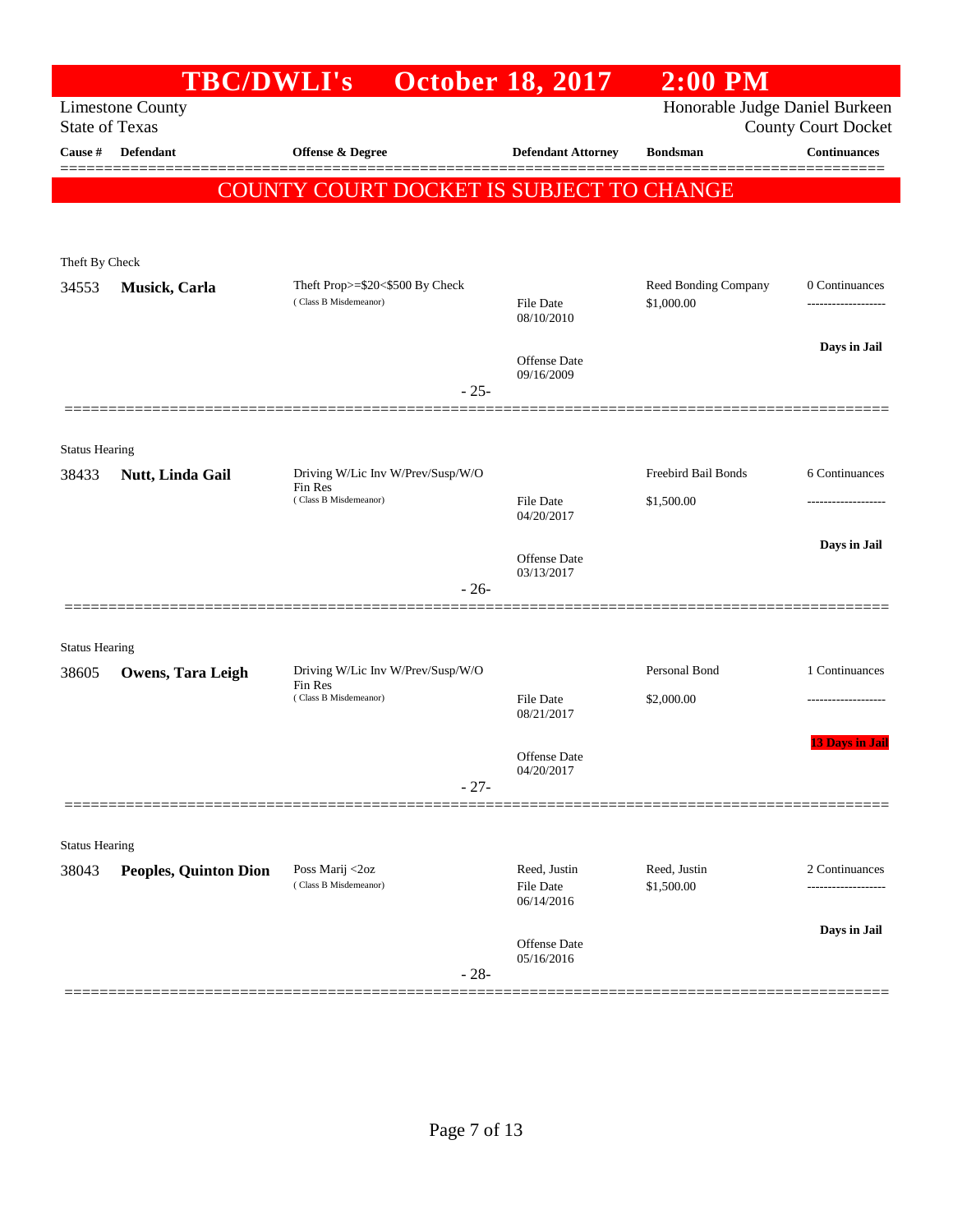| Honorable Judge Daniel Burkeen<br><b>Limestone County</b><br><b>State of Texas</b><br><b>County Court Docket</b><br><b>Continuances</b><br>Cause #<br>Defendant<br><b>Offense &amp; Degree</b><br><b>Defendant Attorney</b><br><b>Bondsman</b><br>COUNTY COURT DOCKET IS SUBJECT TO CHANGE<br><b>Status Hearing</b><br>Poss Dangerous Drug<br>Reed, Justin<br>Reed, Justin<br>2 Continuances<br>38044<br><b>Peoples, Quinton Dion</b><br>(Class A Misdemeanor)<br>\$2,000.00<br><b>File Date</b><br>------------------<br>06/14/2016<br>Days in Jail<br>Offense Date<br>05/16/2016<br>$-29-$<br><b>Review Hearing</b><br>Personal Bond<br>7 Continuances<br>Driving W/Lic Inv W/Prev/Susp/W/O<br>38171<br>Price, Crystal Javon<br>Fin Res<br>(Class B Misdemeanor)<br><b>File Date</b><br>\$2,000.00<br>09/15/2016<br>Days in Jail<br>Offense Date<br>01/14/2016<br>$-30-$<br><b>Review Hearing</b><br>2 Continuances<br>Driving W/Lic Inv W/Prev/Susp/W/O<br>County Bail Bonds<br>Price, Crystal Javon<br>38539<br>Fin Res<br>(Class B Misdemeanor)<br><b>File Date</b><br>\$2,000.00<br>-----------------<br>06/20/2017<br>Days in Jail<br>Offense Date<br>05/12/2017<br>$-31-$<br>Theft By Check<br>Personal Bond<br>Theft Prop>=\$20<\$500 By Check<br>37978<br>Price, Twamocka<br>(Class B Misdemeanor)<br>File Date<br>\$1,000.00<br>05/23/2016<br>Days in Jail<br>Offense Date<br>09/15/2014<br>$-32-$ | <b>TBC/DWLI's</b> |  | <b>October 18, 2017</b> | $2:00$ PM |                 |  |  |
|---------------------------------------------------------------------------------------------------------------------------------------------------------------------------------------------------------------------------------------------------------------------------------------------------------------------------------------------------------------------------------------------------------------------------------------------------------------------------------------------------------------------------------------------------------------------------------------------------------------------------------------------------------------------------------------------------------------------------------------------------------------------------------------------------------------------------------------------------------------------------------------------------------------------------------------------------------------------------------------------------------------------------------------------------------------------------------------------------------------------------------------------------------------------------------------------------------------------------------------------------------------------------------------------------------------------------------------------------------------------------------------------------------------|-------------------|--|-------------------------|-----------|-----------------|--|--|
|                                                                                                                                                                                                                                                                                                                                                                                                                                                                                                                                                                                                                                                                                                                                                                                                                                                                                                                                                                                                                                                                                                                                                                                                                                                                                                                                                                                                               |                   |  |                         |           |                 |  |  |
|                                                                                                                                                                                                                                                                                                                                                                                                                                                                                                                                                                                                                                                                                                                                                                                                                                                                                                                                                                                                                                                                                                                                                                                                                                                                                                                                                                                                               |                   |  |                         |           |                 |  |  |
|                                                                                                                                                                                                                                                                                                                                                                                                                                                                                                                                                                                                                                                                                                                                                                                                                                                                                                                                                                                                                                                                                                                                                                                                                                                                                                                                                                                                               |                   |  |                         |           |                 |  |  |
|                                                                                                                                                                                                                                                                                                                                                                                                                                                                                                                                                                                                                                                                                                                                                                                                                                                                                                                                                                                                                                                                                                                                                                                                                                                                                                                                                                                                               |                   |  |                         |           |                 |  |  |
|                                                                                                                                                                                                                                                                                                                                                                                                                                                                                                                                                                                                                                                                                                                                                                                                                                                                                                                                                                                                                                                                                                                                                                                                                                                                                                                                                                                                               |                   |  |                         |           |                 |  |  |
|                                                                                                                                                                                                                                                                                                                                                                                                                                                                                                                                                                                                                                                                                                                                                                                                                                                                                                                                                                                                                                                                                                                                                                                                                                                                                                                                                                                                               |                   |  |                         |           |                 |  |  |
|                                                                                                                                                                                                                                                                                                                                                                                                                                                                                                                                                                                                                                                                                                                                                                                                                                                                                                                                                                                                                                                                                                                                                                                                                                                                                                                                                                                                               |                   |  |                         |           |                 |  |  |
|                                                                                                                                                                                                                                                                                                                                                                                                                                                                                                                                                                                                                                                                                                                                                                                                                                                                                                                                                                                                                                                                                                                                                                                                                                                                                                                                                                                                               |                   |  |                         |           |                 |  |  |
|                                                                                                                                                                                                                                                                                                                                                                                                                                                                                                                                                                                                                                                                                                                                                                                                                                                                                                                                                                                                                                                                                                                                                                                                                                                                                                                                                                                                               |                   |  |                         |           |                 |  |  |
|                                                                                                                                                                                                                                                                                                                                                                                                                                                                                                                                                                                                                                                                                                                                                                                                                                                                                                                                                                                                                                                                                                                                                                                                                                                                                                                                                                                                               |                   |  |                         |           |                 |  |  |
|                                                                                                                                                                                                                                                                                                                                                                                                                                                                                                                                                                                                                                                                                                                                                                                                                                                                                                                                                                                                                                                                                                                                                                                                                                                                                                                                                                                                               |                   |  |                         |           |                 |  |  |
|                                                                                                                                                                                                                                                                                                                                                                                                                                                                                                                                                                                                                                                                                                                                                                                                                                                                                                                                                                                                                                                                                                                                                                                                                                                                                                                                                                                                               |                   |  |                         |           |                 |  |  |
|                                                                                                                                                                                                                                                                                                                                                                                                                                                                                                                                                                                                                                                                                                                                                                                                                                                                                                                                                                                                                                                                                                                                                                                                                                                                                                                                                                                                               |                   |  |                         |           |                 |  |  |
|                                                                                                                                                                                                                                                                                                                                                                                                                                                                                                                                                                                                                                                                                                                                                                                                                                                                                                                                                                                                                                                                                                                                                                                                                                                                                                                                                                                                               |                   |  |                         |           |                 |  |  |
|                                                                                                                                                                                                                                                                                                                                                                                                                                                                                                                                                                                                                                                                                                                                                                                                                                                                                                                                                                                                                                                                                                                                                                                                                                                                                                                                                                                                               |                   |  |                         |           |                 |  |  |
|                                                                                                                                                                                                                                                                                                                                                                                                                                                                                                                                                                                                                                                                                                                                                                                                                                                                                                                                                                                                                                                                                                                                                                                                                                                                                                                                                                                                               |                   |  |                         |           |                 |  |  |
|                                                                                                                                                                                                                                                                                                                                                                                                                                                                                                                                                                                                                                                                                                                                                                                                                                                                                                                                                                                                                                                                                                                                                                                                                                                                                                                                                                                                               |                   |  |                         |           |                 |  |  |
|                                                                                                                                                                                                                                                                                                                                                                                                                                                                                                                                                                                                                                                                                                                                                                                                                                                                                                                                                                                                                                                                                                                                                                                                                                                                                                                                                                                                               |                   |  |                         |           |                 |  |  |
|                                                                                                                                                                                                                                                                                                                                                                                                                                                                                                                                                                                                                                                                                                                                                                                                                                                                                                                                                                                                                                                                                                                                                                                                                                                                                                                                                                                                               |                   |  |                         |           |                 |  |  |
|                                                                                                                                                                                                                                                                                                                                                                                                                                                                                                                                                                                                                                                                                                                                                                                                                                                                                                                                                                                                                                                                                                                                                                                                                                                                                                                                                                                                               |                   |  |                         |           |                 |  |  |
|                                                                                                                                                                                                                                                                                                                                                                                                                                                                                                                                                                                                                                                                                                                                                                                                                                                                                                                                                                                                                                                                                                                                                                                                                                                                                                                                                                                                               |                   |  |                         |           |                 |  |  |
|                                                                                                                                                                                                                                                                                                                                                                                                                                                                                                                                                                                                                                                                                                                                                                                                                                                                                                                                                                                                                                                                                                                                                                                                                                                                                                                                                                                                               |                   |  |                         |           |                 |  |  |
|                                                                                                                                                                                                                                                                                                                                                                                                                                                                                                                                                                                                                                                                                                                                                                                                                                                                                                                                                                                                                                                                                                                                                                                                                                                                                                                                                                                                               |                   |  |                         |           | 15 Continuances |  |  |
|                                                                                                                                                                                                                                                                                                                                                                                                                                                                                                                                                                                                                                                                                                                                                                                                                                                                                                                                                                                                                                                                                                                                                                                                                                                                                                                                                                                                               |                   |  |                         |           |                 |  |  |
|                                                                                                                                                                                                                                                                                                                                                                                                                                                                                                                                                                                                                                                                                                                                                                                                                                                                                                                                                                                                                                                                                                                                                                                                                                                                                                                                                                                                               |                   |  |                         |           |                 |  |  |
|                                                                                                                                                                                                                                                                                                                                                                                                                                                                                                                                                                                                                                                                                                                                                                                                                                                                                                                                                                                                                                                                                                                                                                                                                                                                                                                                                                                                               |                   |  |                         |           |                 |  |  |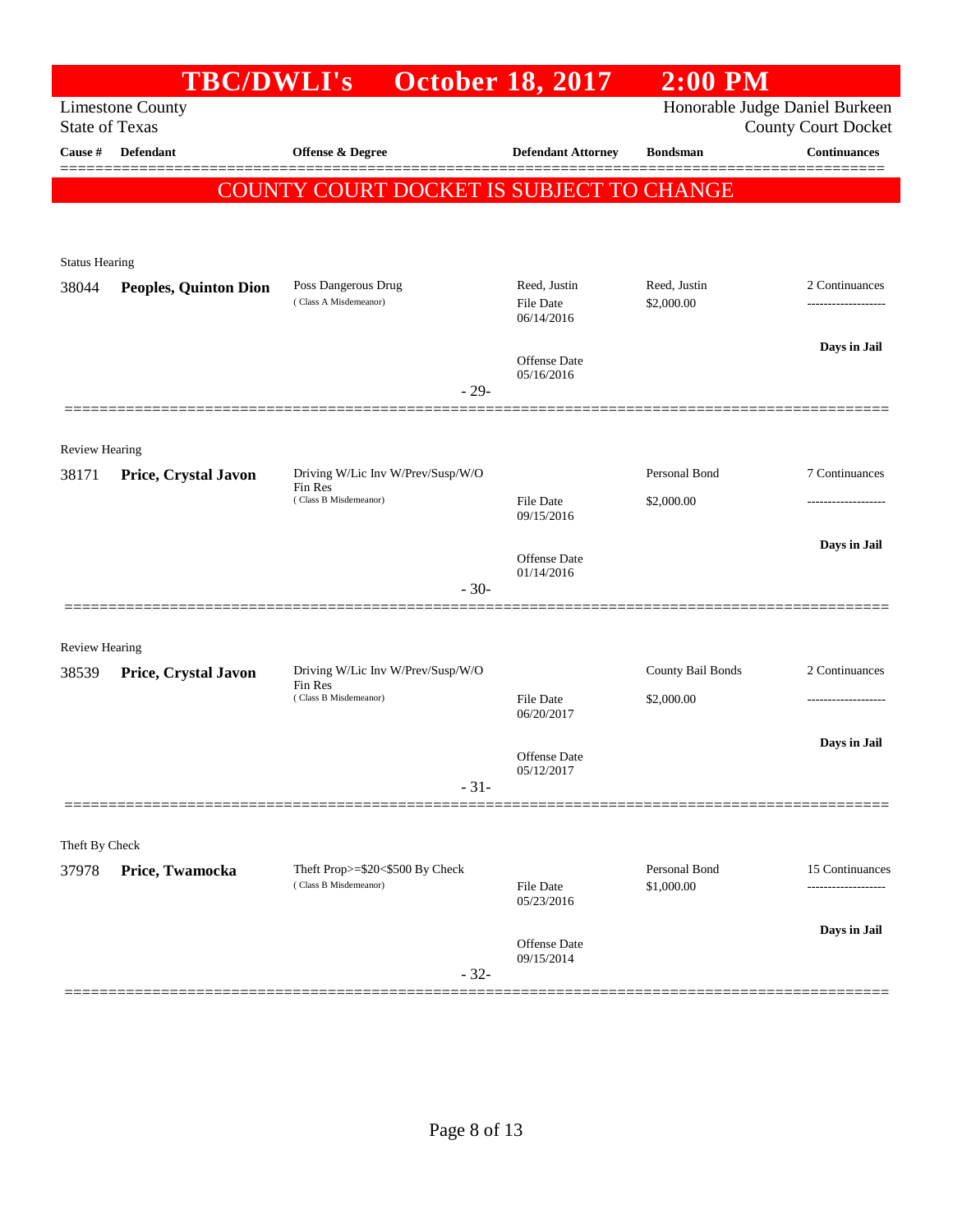|                       | <b>TBC/DWLI's</b>                                       |                                                          | <b>October 18, 2017</b>        | $2:00$ PM                       |                            |
|-----------------------|---------------------------------------------------------|----------------------------------------------------------|--------------------------------|---------------------------------|----------------------------|
| <b>State of Texas</b> | <b>Limestone County</b>                                 |                                                          |                                | Honorable Judge Daniel Burkeen  | <b>County Court Docket</b> |
| Cause #               | <b>Defendant</b>                                        | <b>Offense &amp; Degree</b>                              | <b>Defendant Attorney</b>      | <b>Bondsman</b>                 | <b>Continuances</b>        |
|                       |                                                         | COUNTY COURT DOCKET IS SUBJECT TO CHANGE                 |                                |                                 |                            |
|                       |                                                         |                                                          |                                |                                 |                            |
| Theft By Check        |                                                         |                                                          |                                |                                 |                            |
| 37979                 | Price, Twamocka                                         | Theft Prop>=\$20<\$500 By Check                          |                                | Personal Bond                   | 15 Continuances            |
|                       |                                                         | (Class B Misdemeanor)                                    | <b>File Date</b><br>05/23/2016 | \$1,000.00                      | ------------------         |
|                       |                                                         |                                                          |                                |                                 | Days in Jail               |
|                       |                                                         |                                                          | Offense Date<br>09/11/2014     |                                 |                            |
|                       |                                                         | $-33-$                                                   |                                |                                 |                            |
|                       | Hearing On Motion To Revoke Probation                   |                                                          |                                |                                 |                            |
| 23986                 | <b>Ramos, Vincent</b>                                   | No Drivers License; Motion To Revoke                     |                                | Qaddura, Jamal Bankers          | 7 Continuances             |
|                       | Probation<br>(Class B Misdemeanor; Class B Misdemeanor) |                                                          | <b>File Date</b>               | \$1,000.00                      |                            |
|                       |                                                         |                                                          | 02/21/2000                     |                                 |                            |
|                       |                                                         |                                                          | Offense Date                   |                                 | Days in Jail               |
|                       |                                                         |                                                          | 02/21/2000;<br>02/21/2000      |                                 |                            |
|                       |                                                         | $-34-$                                                   |                                |                                 |                            |
| <b>Status Hearing</b> |                                                         |                                                          |                                |                                 |                            |
| 38377                 | Ray, Jenifer Rena                                       | Driving W/Lic Inv W/Prev/Susp/W/O                        |                                | Personal Bond                   | 5 Continuances             |
|                       |                                                         | Fin Res<br>(Class B Misdemeanor)                         | File Date                      | \$2,000.00                      |                            |
|                       |                                                         |                                                          | 02/17/2017                     |                                 |                            |
|                       |                                                         |                                                          | Offense Date                   |                                 | Days in Jail               |
|                       |                                                         | $-35-$                                                   | 01/25/2017                     |                                 |                            |
|                       |                                                         |                                                          |                                |                                 |                            |
| <b>Status Hearing</b> |                                                         |                                                          |                                |                                 |                            |
| 38448                 | Ray, Jenifer Rena                                       | Bail Jumping And Fail To Appear<br>(Class A Misdemeanor) | <b>File Date</b>               | County Bail Bonds<br>\$3,000.00 | 5 Continuances             |
|                       |                                                         |                                                          | 04/25/2017                     |                                 |                            |
|                       |                                                         |                                                          | Offense Date                   |                                 | Days in Jail               |
|                       |                                                         | $-36-$                                                   | 04/06/2017                     |                                 |                            |
|                       |                                                         |                                                          |                                |                                 |                            |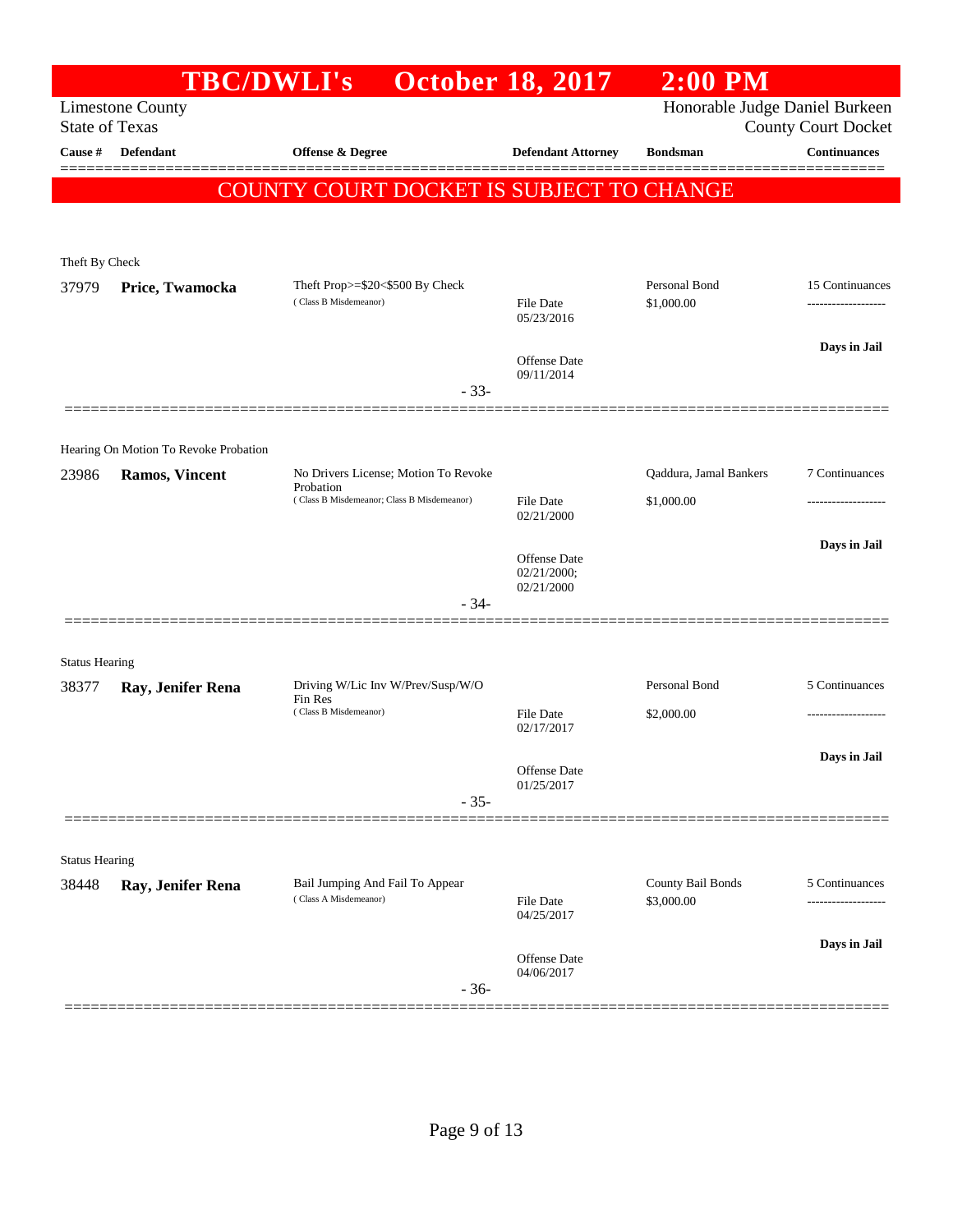|                         | <b>TBC/DWLI's</b>           |                                          | <b>October 18, 2017</b>        | $2:00$ PM                      |                            |
|-------------------------|-----------------------------|------------------------------------------|--------------------------------|--------------------------------|----------------------------|
| <b>State of Texas</b>   | <b>Limestone County</b>     |                                          |                                | Honorable Judge Daniel Burkeen | <b>County Court Docket</b> |
| Cause #                 | Defendant                   | Offense & Degree                         | <b>Defendant Attorney</b>      | <b>Bondsman</b>                | <b>Continuances</b>        |
|                         |                             | COUNTY COURT DOCKET IS SUBJECT TO CHANGE |                                |                                | =======                    |
|                         |                             |                                          |                                |                                |                            |
| Review Hearing          |                             |                                          |                                |                                |                            |
| 38142                   | Saldivar, Saul              | Driving W/Lic Inv W/Prev/Susp/W/O        |                                | County Bail Bonds              | 11 Continuances            |
|                         |                             | Fin Res<br>(Class B Misdemeanor)         | File Date<br>08/23/2016        | \$1,500.00                     |                            |
|                         |                             |                                          | Offense Date<br>06/29/2016     |                                | Days in Jail               |
|                         |                             | $-37-$                                   |                                |                                |                            |
|                         |                             |                                          |                                |                                |                            |
| Theft By Check<br>37984 | <b>Saling, Corey</b>        | Theft Prop>=\$20<\$500 By Check          |                                | County Bail Bonds              | 0 Continuances             |
|                         |                             | (Class B Misdemeanor)                    | <b>File Date</b><br>05/23/2016 | \$1,000.00                     |                            |
|                         |                             |                                          |                                |                                | Days in Jail               |
|                         |                             |                                          | Offense Date<br>05/28/2015     |                                |                            |
|                         |                             | $-38-$                                   |                                |                                |                            |
| Theft By Check          |                             |                                          |                                |                                |                            |
| 37839                   | <b>Sherrod, David Keith</b> | Theft Prop>=\$20<\$500 By Check          |                                | Personal Bond                  | 4 Continuances             |
|                         |                             | (Class B Misdemeanor)                    | <b>File Date</b><br>02/24/2016 | \$1,000.00                     |                            |
|                         |                             |                                          |                                |                                | Days in Jail               |
|                         |                             | $-39-$                                   | Offense Date<br>04/30/2014     |                                |                            |
|                         |                             |                                          |                                |                                |                            |
| Theft By Check          |                             |                                          |                                |                                |                            |
| 38432                   | <b>Smith, Angelina</b>      | Theft Prop>=\$20<\$500 By Check          |                                | AAA #2 Bail Bond               | 3 Continuances             |
|                         |                             | (Class B Misdemeanor)                    | File Date<br>04/19/2017        | \$1,000.00                     | ------------------         |
|                         |                             |                                          | Offense Date                   |                                | Days in Jail               |
|                         |                             | $-40-$                                   | 05/13/2015                     |                                |                            |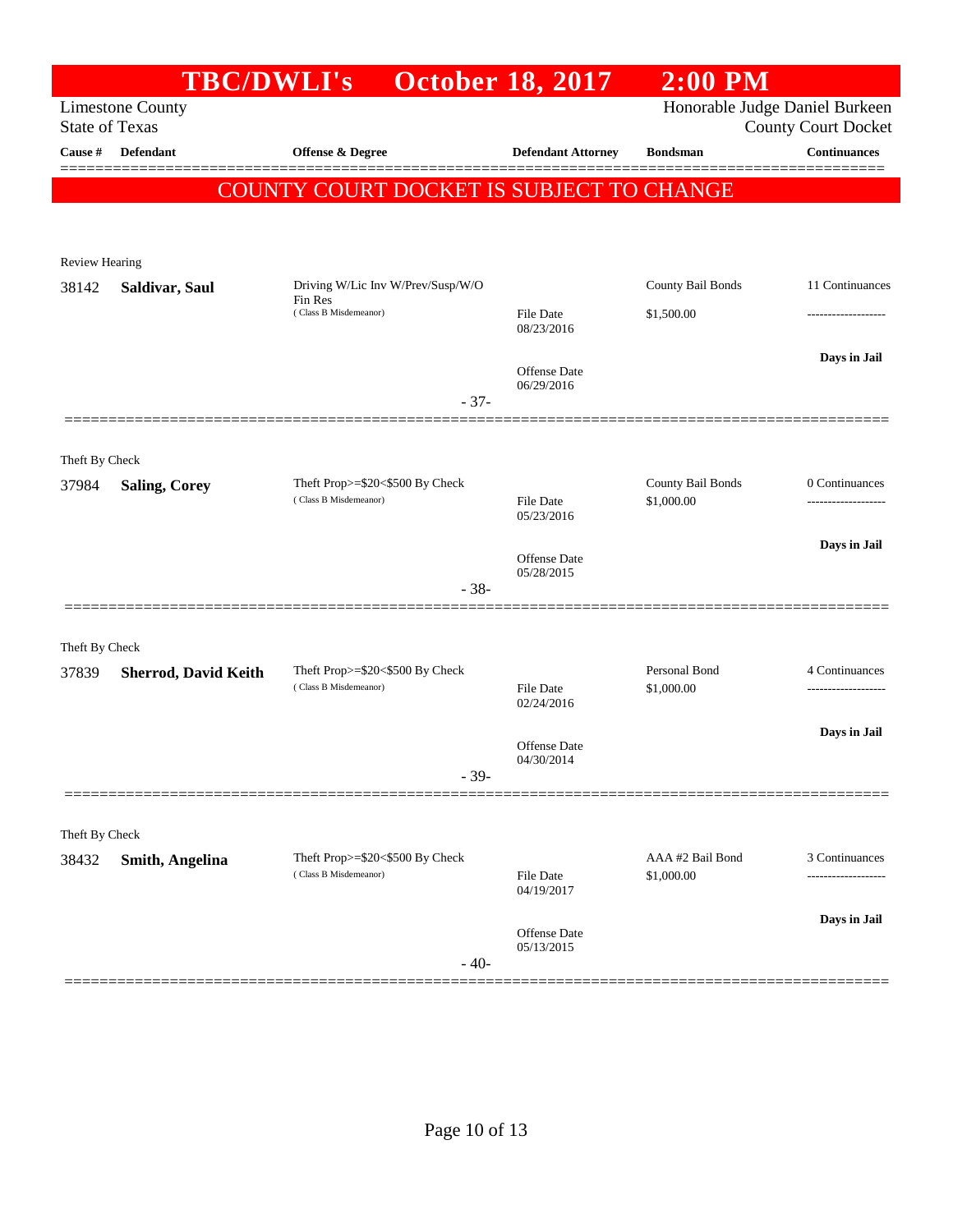| <b>Offense &amp; Degree</b><br>COUNTY COURT DOCKET IS SUBJECT TO CHANGE | <b>Defendant Attorney</b>                                                                                                                                                                                                                                               | Honorable Judge Daniel Burkeen<br><b>Bondsman</b> | <b>County Court Docket</b><br><b>Continuances</b> |
|-------------------------------------------------------------------------|-------------------------------------------------------------------------------------------------------------------------------------------------------------------------------------------------------------------------------------------------------------------------|---------------------------------------------------|---------------------------------------------------|
|                                                                         |                                                                                                                                                                                                                                                                         |                                                   |                                                   |
|                                                                         |                                                                                                                                                                                                                                                                         |                                                   |                                                   |
|                                                                         |                                                                                                                                                                                                                                                                         |                                                   |                                                   |
|                                                                         |                                                                                                                                                                                                                                                                         |                                                   |                                                   |
|                                                                         |                                                                                                                                                                                                                                                                         |                                                   |                                                   |
|                                                                         | File Date<br>05/09/2017                                                                                                                                                                                                                                                 |                                                   | 0 Continuances<br>-------------------             |
|                                                                         | <b>Offense Date</b><br>06/28/2016                                                                                                                                                                                                                                       |                                                   | Days in Jail                                      |
| $-41-$                                                                  |                                                                                                                                                                                                                                                                         |                                                   |                                                   |
|                                                                         |                                                                                                                                                                                                                                                                         |                                                   |                                                   |
|                                                                         |                                                                                                                                                                                                                                                                         | County Bail Bonds                                 | 3 Continuances                                    |
| (Class B Misdemeanor)                                                   | <b>File Date</b><br>06/15/2017                                                                                                                                                                                                                                          | \$2,500.00                                        |                                                   |
|                                                                         | <b>Offense</b> Date<br>05/14/2017                                                                                                                                                                                                                                       |                                                   | Days in Jail                                      |
| $-42-$                                                                  |                                                                                                                                                                                                                                                                         |                                                   |                                                   |
|                                                                         |                                                                                                                                                                                                                                                                         |                                                   |                                                   |
|                                                                         |                                                                                                                                                                                                                                                                         | County Bail Bonds                                 | 11 Continuances                                   |
|                                                                         | File Date<br>08/16/2016                                                                                                                                                                                                                                                 | \$2,000.00                                        |                                                   |
|                                                                         | Offense Date<br>07/03/2016                                                                                                                                                                                                                                              |                                                   | Days in Jail                                      |
|                                                                         |                                                                                                                                                                                                                                                                         |                                                   |                                                   |
|                                                                         |                                                                                                                                                                                                                                                                         |                                                   |                                                   |
|                                                                         |                                                                                                                                                                                                                                                                         |                                                   | 6 Continuances                                    |
|                                                                         | 03/22/2017                                                                                                                                                                                                                                                              |                                                   | -------------                                     |
|                                                                         | Offense Date<br>02/12/2017                                                                                                                                                                                                                                              |                                                   | Days in Jail                                      |
|                                                                         | Theft Prop >=\$100<\$750<br>(Class B Misdemeanor)<br>Driving W/Lic Inv W/Prev/Susp/W/O<br>Fin Res<br>Driving W/Lic Inv W/Prev/Susp/W/O<br>Fin Res<br>(Class B Misdemeanor)<br>$-43-$<br>Driving W/Lic Inv W/Prev/Susp/W/O<br>Fin Res<br>(Class B Misdemeanor)<br>$-44-$ | File Date                                         | Freebird Bail Bonds<br>\$1,500.00                 |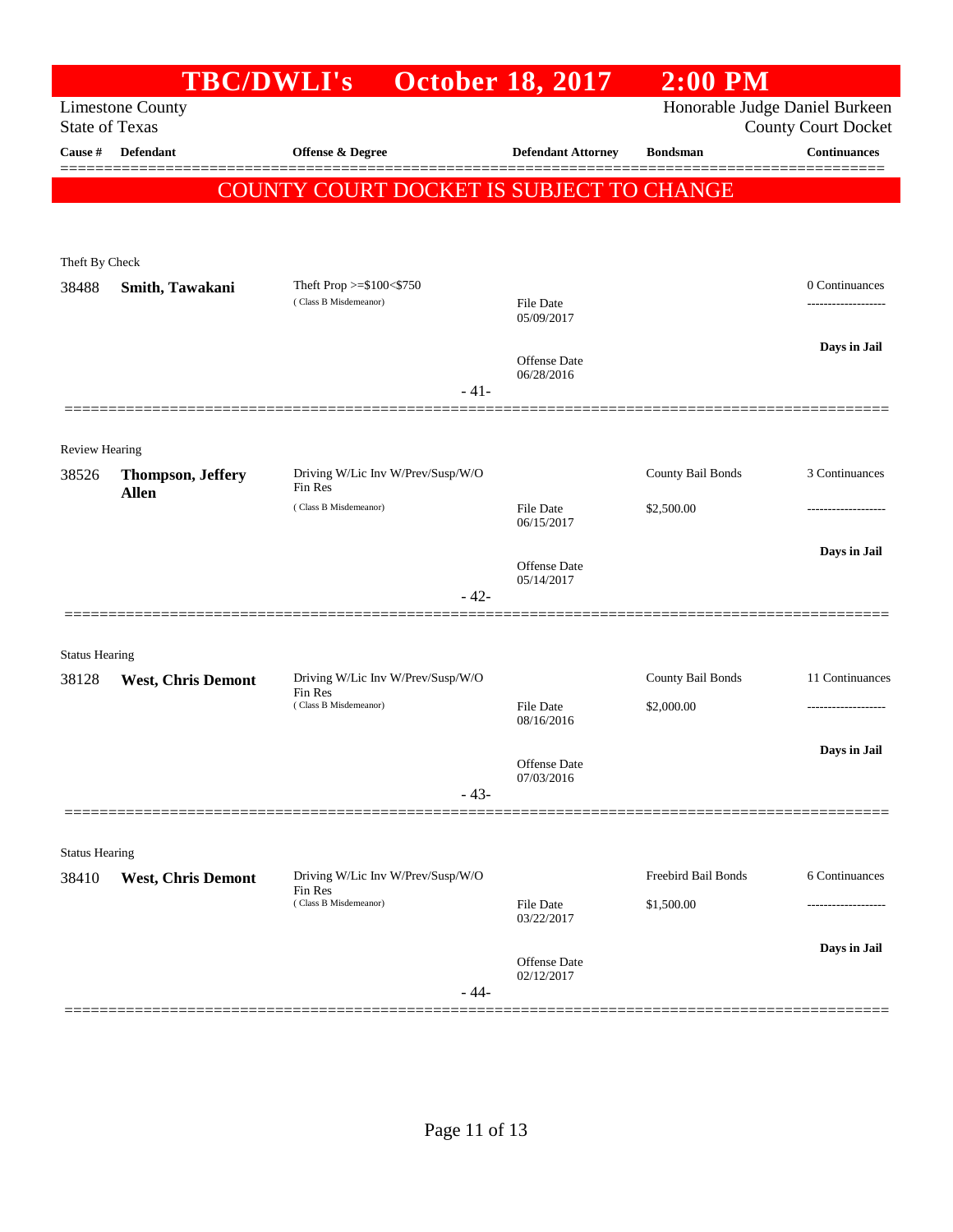|                                  | <b>TBC/DWLI's</b>           |                                                          | <b>October 18, 2017</b>           | $2:00$ PM                   |                                                   |
|----------------------------------|-----------------------------|----------------------------------------------------------|-----------------------------------|-----------------------------|---------------------------------------------------|
|                                  | <b>Limestone County</b>     |                                                          |                                   |                             | Honorable Judge Daniel Burkeen                    |
| <b>State of Texas</b><br>Cause # | Defendant                   | <b>Offense &amp; Degree</b>                              | <b>Defendant Attorney</b>         | <b>Bondsman</b>             | <b>County Court Docket</b><br><b>Continuances</b> |
|                                  |                             |                                                          |                                   |                             |                                                   |
|                                  |                             | COUNTY COURT DOCKET IS SUBJECT TO CHANGE                 |                                   |                             |                                                   |
|                                  |                             |                                                          |                                   |                             |                                                   |
| Review Hearing                   |                             |                                                          |                                   |                             |                                                   |
| 38282                            | <b>Weyland, Kevin Scott</b> | Driving W/Lic Inv W/Prev/Susp/W/O                        |                                   |                             | 3 Continuances                                    |
|                                  |                             | Fin Res<br>(Class B Misdemeanor)                         | File Date                         |                             |                                                   |
|                                  |                             |                                                          | 12/19/2016                        |                             |                                                   |
|                                  |                             |                                                          | Offense Date                      |                             | Days in Jail                                      |
|                                  |                             | $-45-$                                                   | 10/26/2016                        |                             |                                                   |
|                                  |                             |                                                          |                                   |                             |                                                   |
| <b>Review Hearing</b>            |                             |                                                          |                                   |                             |                                                   |
| 38350                            | <b>Weyland, Kevin Scott</b> | Driving W/Lic Inv W/Prev/Susp/W/O<br>Fin Res             |                                   | Personal Bond               | 2 Continuances                                    |
|                                  |                             | (Class B Misdemeanor)                                    | File Date                         | \$2,000.00                  |                                                   |
|                                  |                             |                                                          | 01/26/2017                        |                             |                                                   |
|                                  |                             |                                                          | <b>Offense</b> Date<br>01/05/2017 |                             | Days in Jail                                      |
|                                  |                             | $-46-$                                                   |                                   |                             |                                                   |
|                                  |                             |                                                          |                                   |                             |                                                   |
| <b>Status Hearing</b>            |                             |                                                          |                                   |                             |                                                   |
| 38517                            | White, Kristy Lynn          | Driving W/Lic Inv W/Prev/Susp/W/O<br>Fin Res             |                                   | Personal Bond               | 2 Continuances                                    |
|                                  |                             | (Class B Misdemeanor)                                    | File Date<br>05/31/2017           | \$1,000.00                  | -------------------                               |
|                                  |                             |                                                          |                                   |                             | Days in Jail                                      |
|                                  |                             |                                                          | Offense Date<br>04/27/2017        |                             |                                                   |
|                                  |                             | $-47-$                                                   |                                   |                             |                                                   |
|                                  |                             |                                                          |                                   |                             |                                                   |
| <b>Status Hearing</b>            |                             |                                                          |                                   |                             |                                                   |
| 38569                            | White, Kristy Lynn          | Bail Jumping And Fail To Appear<br>(Class A Misdemeanor) | <b>File Date</b>                  | Personal Bond<br>\$1,000.00 | 2 Continuances<br>------------------              |
|                                  |                             |                                                          | 07/18/2017                        |                             |                                                   |
|                                  |                             |                                                          | Offense Date                      |                             | Days in Jail                                      |
|                                  |                             | $-48-$                                                   | 07/06/2017                        |                             |                                                   |
|                                  |                             |                                                          |                                   |                             |                                                   |